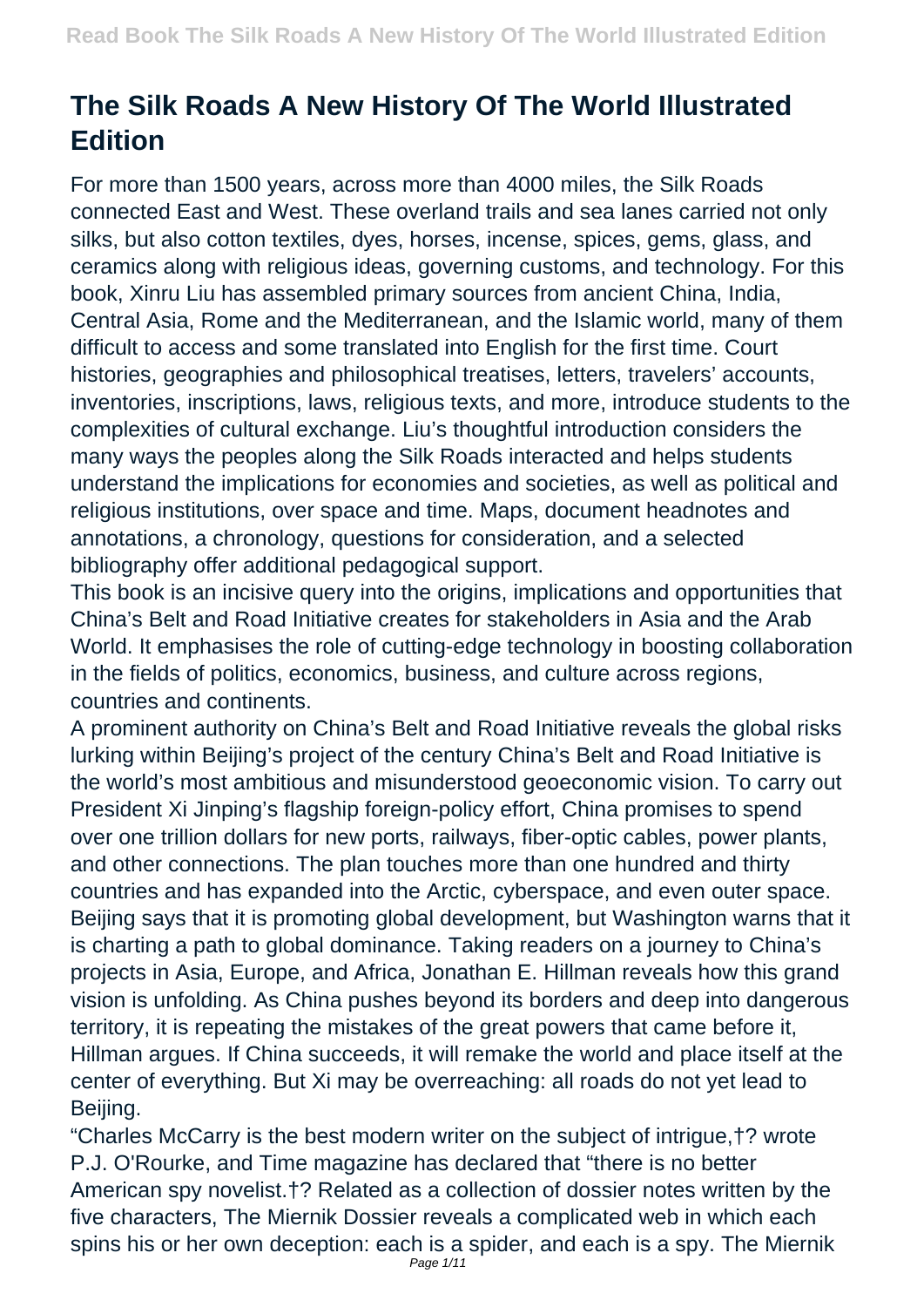Dossier is a thoroughgoing masterpiece.

Small-scale traders play a crucial role in forging Asian connectivity, forming networks and informal institutions separate from those driven by nation-states, such as China's Belt and Road Initiative. This ambitious study provides a unique insight into the lives of the mobile traders from Afghanistan who traverse Eurasia. Reflecting on over a decade of intensive ethnographic fieldwork, Magnus Marsden introduces readers to a dynamic yet historically durable universe of commercial and cultural connections. Through an exploration of the traders' networks, cultural and religious identities, as well as the nodes in which they operate, Marsden emphasises their ability to navigate Eurasia's geopolitical tensions and to forge transregional routes that channel significant flows of people, resources, and ideas. Beyond the Silk Roads will interest those seeking to understand contemporary iterations of the Silk Road within the context of geopolitics in the region. This title is also available as Open Access. China's Belt and Road strategy is acknowledged to be the most ambitious geopolitical initiative of the age. Covering almost seventy countries by land and sea, it will affect every element of global society, from shipping to agriculture, digital economy to tourism, politics to culture. Most importantly, it symbolizes a new phase in China's ambitions as a superpower: to remake the world economy and crown Beijing as the new center of capitalism and globalization. Bruno Maçães traces this extraordinary initiative's history, highlighting its achievements to date, and its staggering complexity. He asks whether Belt and Road is about more than power projection and profit. Might it herald a new set of universal political values, to rival those of the West? Is it, in fact, the story of the century? Focused on the "Belt and Road Initiative", this book discusses China's opportunities to translate economic leverage into political outcomes. The central question is how China's expanding economic influence will transform the Eurasian political landscape. Proposed in late 2013 by President Xi Jinping, the Belt and Road is the most ambitious foreign policy approach adopted thus far and represents the culmination of China's search for a grand strategic narrative. Comparative methods and diverse conceptual frameworks are applied to contextualize and explore the political, economic, and cultural ramifications of the Belt and Road in order to shed light on its transformative significance, risks and opportunities.

Launched in 2013, China's Belt and Road Initiative is forging connections in infrastructure, trade, energy, finance, tourism, and culture across Eurasia and Africa. This extraordinarily ambitious strategy places China at the center of a geography of overland and maritime connectivity stretching across more than sixty countries and incorporating almost two-thirds of the world's population. But what does it mean to revive the Silk Roads for the twenty-first century? Geocultural Power explores this question by considering how China is couching its strategy for building trade, foreign relations, and energy and political security in an evocative topography of history. Until now Belt and Road has been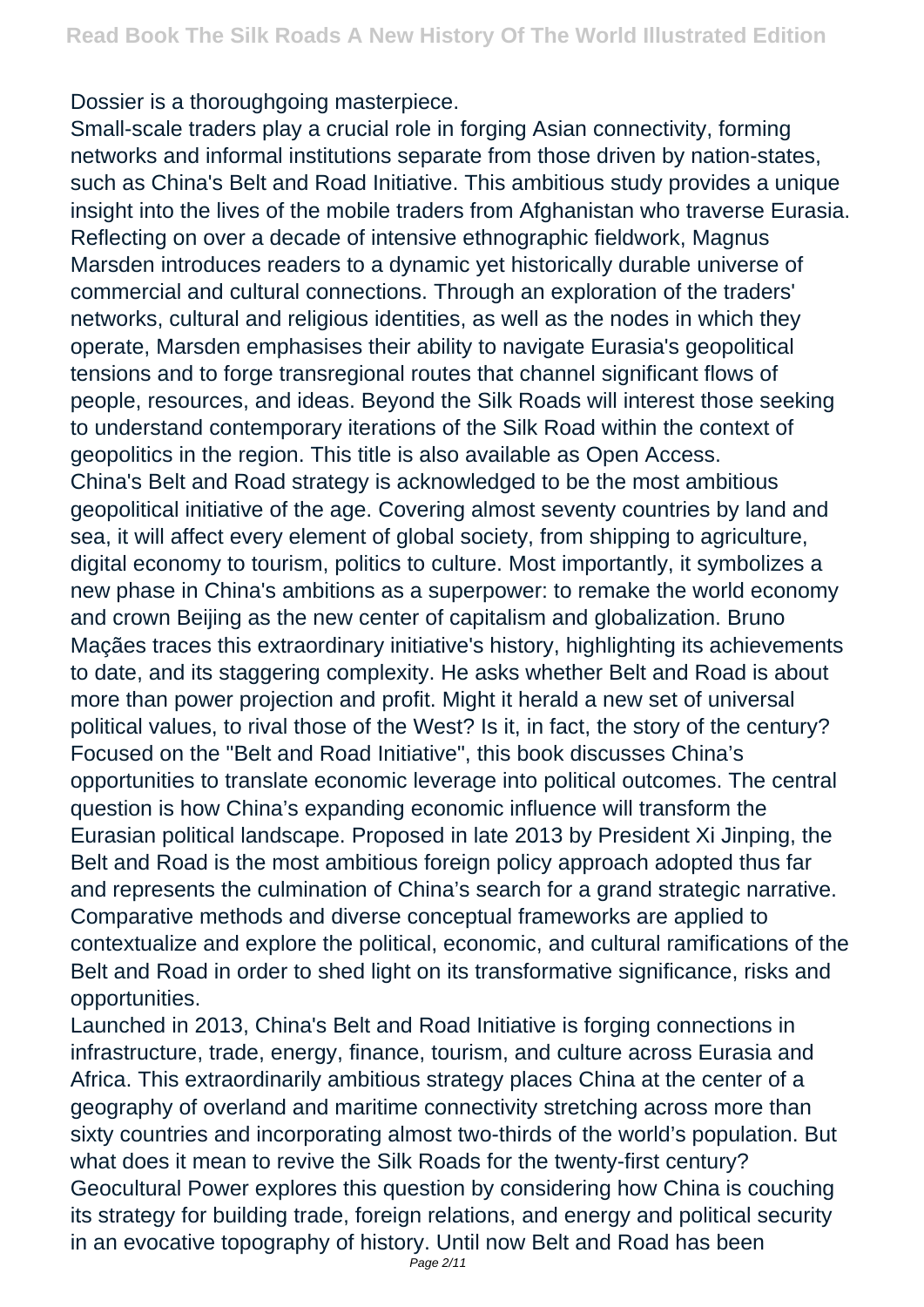discussed as a geopolitical and geoeconomic project. This book introduces geocultural power to the analysis of international affairs. Tim Winter highlights how many countries—including Iran, Sri Lanka, Kenya, Malaysia, Indonesia, Pakistan, and others—are revisiting their histories to find points of diplomatic and cultural connection. Through the revived Silk Roads, China becomes the new author of Eurasian history and the architect of the bridge between East and West. In a diplomatic dance of forgetting, episodes of violence, invasion, and bloodshed are left behind for a language of history and heritage that crosses borders in ways that further the trade ambitions of an increasingly networked China-driven economy.

As world powers realign their cultural outlooks, there is no better time to consider how Eurasia's complex network of ancient trade routes - which spanned high mountain ranges, open river plains and vast deserts across the continent and on to the seas beyond - fostered economic activity and cultural communication. From perfume to spice, from religion to art, the trade and exchange of goods and ideas was crucial to the development of civilizations throughout the region, and the world. This book is the first comprehensive illustrated publication on the Silk Roads. Edited by an established authority on the subject, 'The Silk Roads' situates the ancient routes against the landscapes that defined them, to reveal the raw materials that they produced, the means of travel that were employed to traverse them and the communities that were formed by them. Organized by terrain, from steppe to desert to ocean, each section includes detailed maps, a historical overview, thematic essays and features showcasing iconic art objects, buildings and archaeological discoveries. A wealth of photographs reveal the breathtaking landscapes of Central Asia, mostly unseen by those who haven't travelled the routes. Designated a World Heritage Site by UNESCO in 2014, the Silk Road has never been of greater interest or importance than today. This beautiful publication honours the astonishing diversity in the way cultures can advance and flourish not in spite of their differences, but because of them.

A spellbinding novel about transience and mortality, by one of the most original voices in American literature The Silk Road begins on a mat in yoga class, deep within a labyrinth on a settlement somewhere in the icy north, under the canny guidance of Jee Moon. When someone fails to arise from corpse pose, the Astronomer, the Archivist, the Botanist, the Keeper, the Topologist, the Geographer, the Iceman, and the Cook remember the paths that brought them there—paths on which they still seem to be traveling. The Silk Road also begins in rivalrous skirmishing for favor, in the protected Eden of childhood, and it ends in the harrowing democracy of mortality, in sickness and loss and death. Kathryn Davis's sleight of hand brings the past, present, and future forward into brilliant coexistence; in an endlessly shifting landscape, her characters make their way through ruptures, grief, and apocalypse, from existence to nonexistence, from embodiment to pure spirit. Since the beginning of her extraordinary career, Davis has been fascinated by journeys. Her books have been shaped around road trips, walking tours, hegiras, exiles: and now, in this triumphant novel, a pilgrimage. The Silk Road is her most explicitly allegorical novel and also her most profound vehicle; supple and mesmerizing, the journey here is not undertaken by a single protagonist but by a community of separate souls—a family, a yoga class, a generation. Its revelations are ravishing and desolating.

From the bestselling author of The Silk Roads comes an updated, timely, and visionary book about the dramatic and profound changes our world is undergoing right now--as seen from the perspective of the rising powers of the East. "All roads used to lead to Rome. Today they lead to Beijing." So argues Peter Frankopan in this revelatory new book. In the age of Brexit and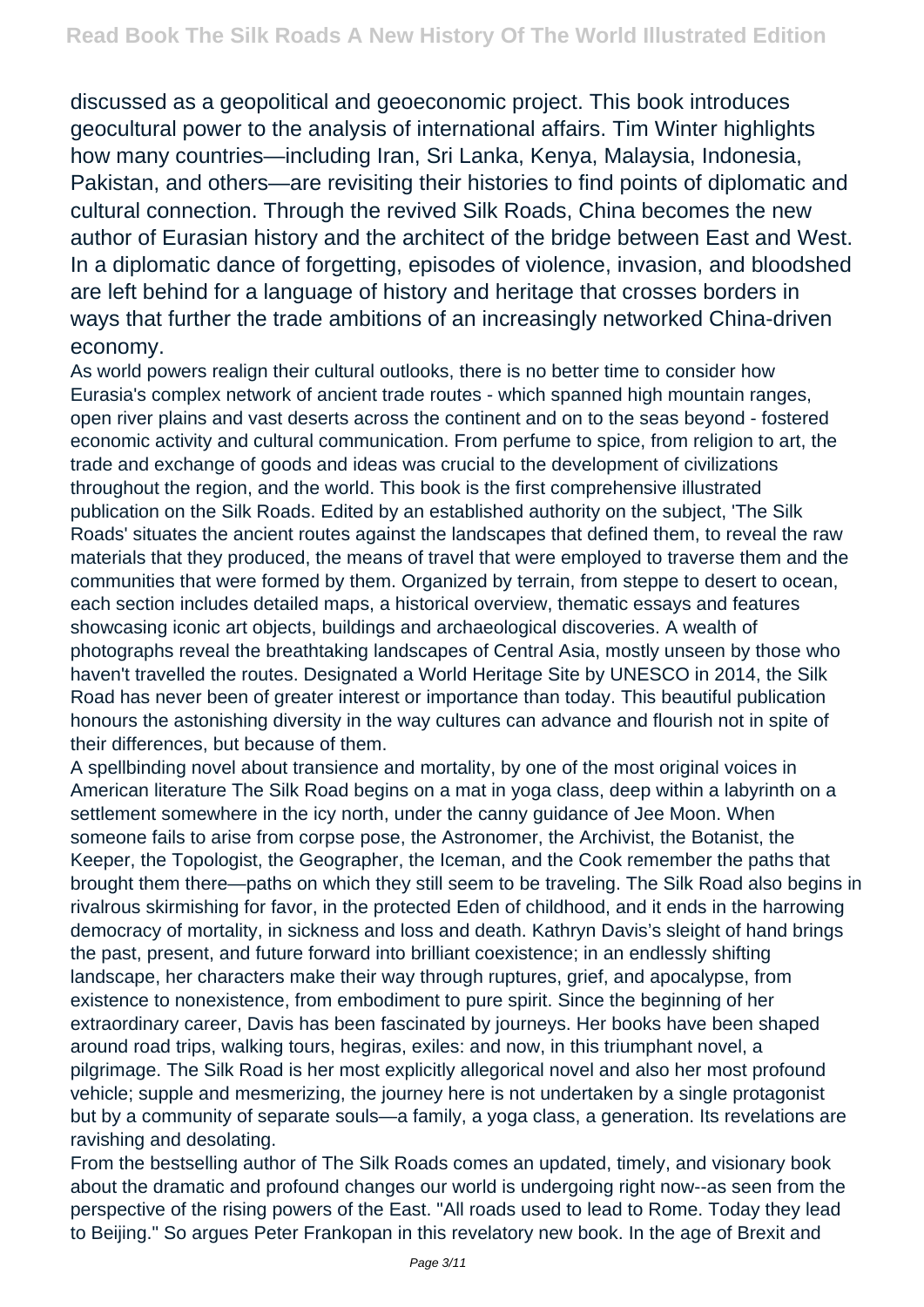Trump, the West is buffeted by the tides of isolationism and fragmentation. Yet to the East, this is a moment of optimism as a new network of relationships takes shape along the ancient trade routes. In The New Silk Roads, Peter Frankopan takes us on an eye-opening journey through the region, from China's breathtaking infrastructure investments to the flood of trade deals among Central Asian republics to the growing rapprochement between Turkey and Russia. This important book asks us to put aside our preconceptions and see the world from a new--and ultimately hopeful--perspective.

"Originally published in hardcover in Great Britain by Bloomsbury Publishing Plc, London, in 2015..."--Title page verso.

"A comprehensive and entertaining historical and botanical review, providing an enjoyable and cognitive read."—Nature The foods we eat have a deep and often surprising past. From almonds and apples to tea and rice, many foods that we consume today have histories that can be traced out of prehistoric Central Asia along the tracks of the Silk Road to kitchens in Europe, America, China, and elsewhere in East Asia. The exchange of goods, ideas, cultural practices, and genes along these ancient routes extends back five thousand years, and organized trade along the Silk Road dates to at least Han Dynasty China in the second century BC. Balancing a broad array of archaeological, botanical, and historical evidence, Fruit from the Sands presents the fascinating story of the origins and spread of agriculture across Inner Asia and into Europe and East Asia. Through the preserved remains of plants found in archaeological sites, Robert N. Spengler III identifies the regions where our most familiar crops were domesticated and follows their routes as people carried them around the world. With vivid examples, Fruit from the Sands explores how the foods we eat have shaped the course of human history and transformed cuisines all over the globe.

In 2013 China's Belt and Road initiative reawakened public attention to the issue of trade and transport. At the same time it stoked fears about China's true intentions. It was easy for critics to conjure images of a tide of Chinese steel and cement spilling over the Eurasian continent. But what if China were not alone in funding new infrastructure and in facilitating trade, nor the first? Richard T. Griffiths explores the construction of new trading networks along the route of the ancient Silk Road between Europe and China. His book answers the question: who has been building the new Silk Road? This important book contributes to a more informed and better grounded distinction between what is ?real? and what is ?dream? in the Chinese BRI rhetoric, and provides us with an excellent platform to a deeper understanding of current and future Silk Road narratives.?Claes G. Alvstam, Professor Emeritus Economic Geography, University of Gothenburg.

A look at the cultural, or intercultural, exchange that took place in the Silk Roads and the role this has played in the shaping of cultures and civilizations.

This book studies the Chinese "Belt and Road Initiative" (BRI), also called "New Silk Road", and focuses on its regional and local effects. Written by experts from various fields, it presents a range of case studies on the geopolitical, socio-economic, ecological and cultural implications of the BRI for European regions and their stakeholders. The book is divided into four parts, the first of which discusses the history of and China's motivations for the BRI. The second part explores the global phenomenon from a number of regional standpoints. In turn, the third part presents studies on the political, socio-economic, cultural and ecological implications of the New Silk Road project. The final part highlights the tourism prospects in connection with the Silk Road project, as tourism has established itself as an important economic sector in many regions along the historic Silk Road. This book will appeal to scholars of economics, international relations and tourism, decision-makers, managers, chambers of commerce and entrepreneurs with special interests in establishing collaboration with the Chinese market.

As world powers realign their cultural, economic and political outlooks, there is no better time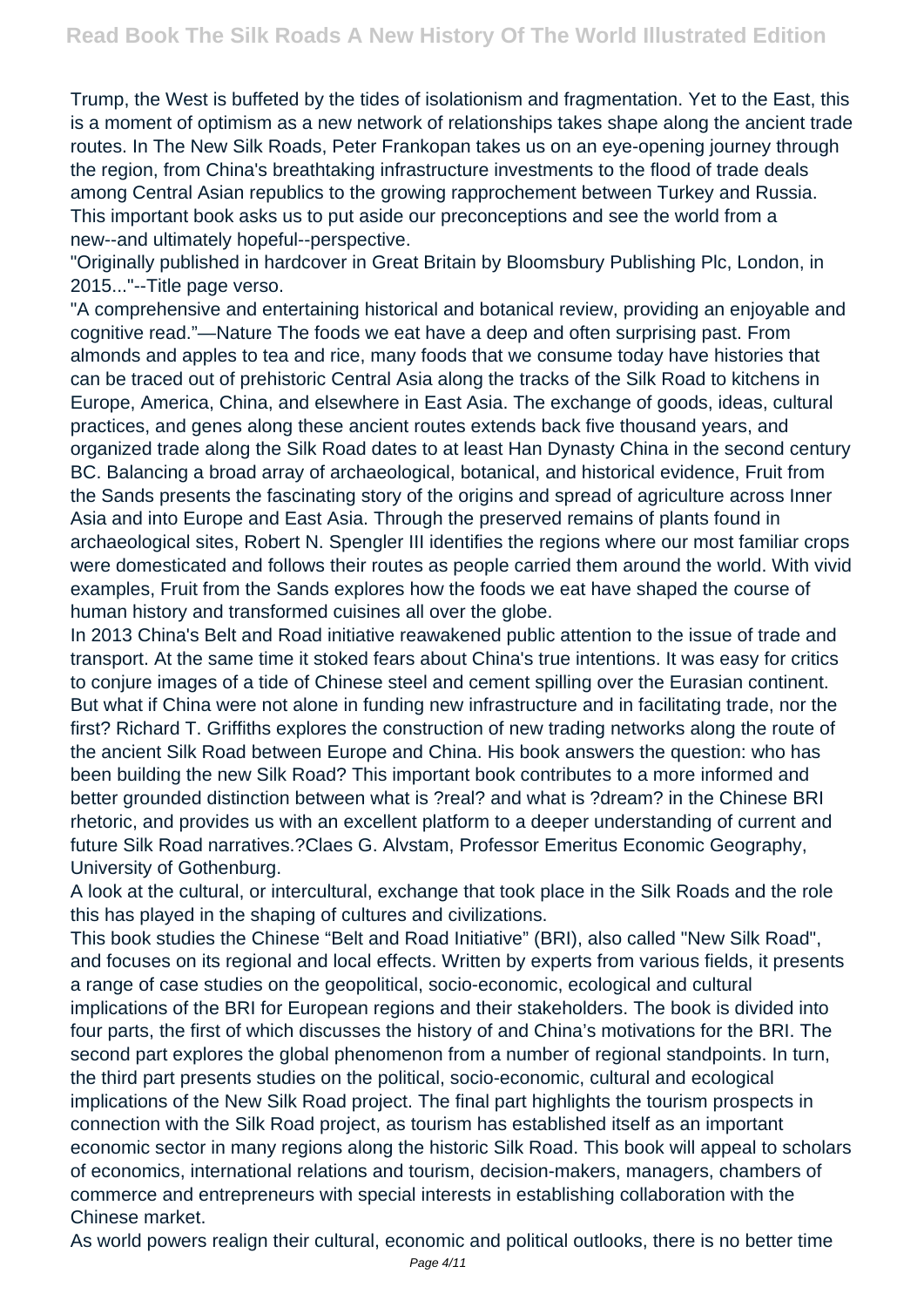to consider how Afro-Eurasia's complex network of ancient trade routes - which spanned the vastness of the steppe, vertiginous mountain ranges, fertile river plains and forbidding deserts across the continents and on to the seas beyond - fostered economic activity and cultural, political and technological communication. From silk to slaves, fashion to music, religion to science the movement of interaction of goods, people and ideas was crucial to the flourishing of peoples and their cultures across this vast region. Edited by Susan Whitfield, an established authority on the subject, with contributions from over 80 leading scholars from across the globe, Silk Roads situates the ancient routes against the landscapes that defined them, to reveal the raw materials that they produced, the means of travel that were employed to traverse them and the communities that were shaped by them. Organized by terrain, from steppe to desert to ocean, each section includes detailed maps, a historical overview, thematic essays and features showcasing art, buildings and archaeological discoveries. A wealth of photographs reveals the breathtaking and often forbidding landscapes encountered by travellers and traders through the millennia. With one section inscribed as a World Heritage Corridor by UNESCO in 2014 and others to follow, and China claiming the Silk Roads as the precursor of its Belt Road Initiative, this network of ancient trade routes and the interaction along them has never been of greater interest or importance than today. This beautiful publication honours the astonishing diversity in the way cultures advance and flourish not in spite of their differences, but because of them.

The phrase "silk road" evokes vivid scenes of merchants leading camel caravans across vast stretches to trade exotic goods in glittering Oriental bazaars, of pilgrims braving bandits and frozen mountain passes to spread their faith across Asia. Looking at the reality behind these images, this Very Short Introduction illuminates the historical background against which the silk road flourished, shedding light on the importance of old-world cultural exchange to Eurasian and world history. On the one hand, historian James A. Millward treats the silk road broadly, to stand in for the cross-cultural communication between peoples across the Eurasian continent since at least the Neolithic era. On the other, he highlights specific examples of goods and ideas exchanged between the Mediterranean, Persia, India, and China, along with the significance of these exchanges. While including silks, spices, and travelers' tales of colorful locales, the book explains the dynamics of Central Eurasian history that promoted Silk Road interactions--especially the role of nomad empires--highlighting the importance of the biological, technological, artistic, intellectual, and religious interchanges across the continent. Millward shows that these exchanges had a profound effect on the old world that was akin to, if not on the scale of, modern globalization. He also disputes the idea that the silk road declined after the collapse of the Mongol empire or the opening of direct sea routes from Europe to Asia, showing how silk road phenomena continued through the early modern and modern expansion of the Russian and Chinese states across Central Asia. Millward concludes that the idea of the silk road has remained powerful, not only as a popular name for boutiques and restaurants, but also in modern politics and diplomacy, such as U.S. Secretary of State Hilary Clinton's "Silk Road Initiative" for India, Pakistan, and Afghanistan.

The New Silk RoadsThe Present and Future of the WorldKnopf

Even today there are echoes, memories, and impacts from the silk roads that affect whole cultures and civilizations and sometimes spell the difference between war and peace, or preservation of the earth and its continual ruin. The Silk Road is a metaphor for worldwide intercultural cooperation in the new millennium. Hattori does a comparative East-West analysis of various political, philosophical, and ecological issues, particularly in Eurasia.

Far more than a history of the Silk Roads, this book is truly a revelatory new history of the world, promising to destabilize notions of where we come from and where we are headed next. From the Middle East and its political instability to China and its economic rise, the vast region stretching eastward from the Balkans across the steppe and South Asia has been thrust into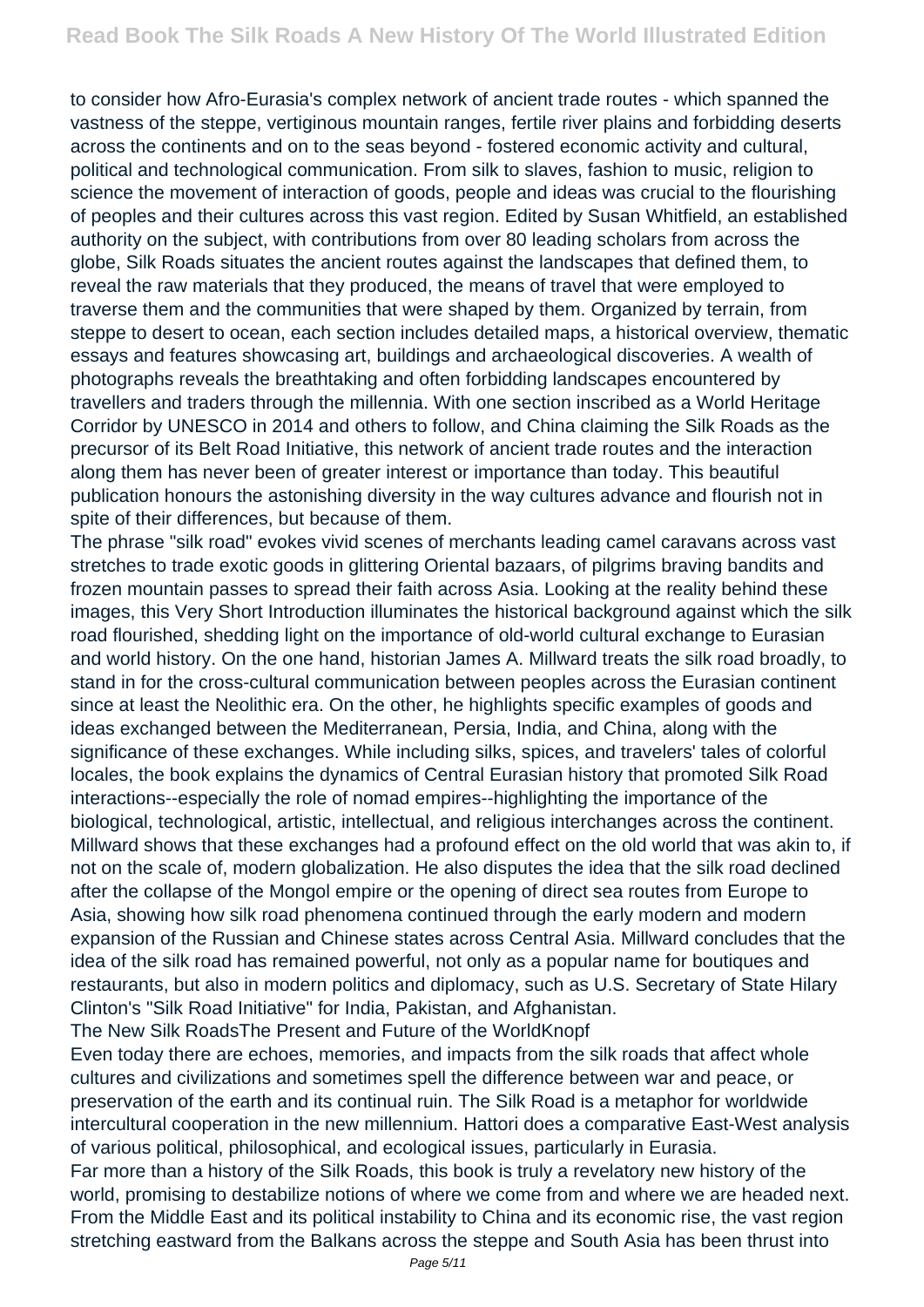the global spotlight in recent years. Frankopan teaches us that to understand what is at stake for the cities and nations built on these intricate trade routes, we must first understand their astounding pasts. Frankopan realigns our understanding of the world, pointing us eastward. It was on the Silk Roads that East and West first encountered each other through trade and conquest, leading to the spread of ideas, cultures and religions. From the rise and fall of empires to the spread of Buddhism and the advent of Christianity and Islam, right up to the great wars of the twentieth century—this book shows how the fate of the West has always been inextricably linked to the East. Also available: The New Silk Roads, a timely exploration of the dramatic and profound changes our world is undergoing right now—as seen from the perspective of the rising powers of the East.

The ancient trade routes that made up the Silk Road were some of the great conduits of cultural and material exchange in world history. In this intriguing book, Xinru Liu reveals both why and how this long-distance trade in luxury goods emerged in the late third century BCE, following its story through to the Mongol conquest. Liu starts with China's desperate need for what the Chinese called "the heavenly horses" of Central Asia, and describes how the traders who brought these horses also brought other exotic products, some all the way from the Mediterranean. Likewise, the Roman Empire, as a result of its imperial ambition as well as the desire of its citizens for Chinese silk, responded with easterly explorations for trade. The book shows how the middle men, the Kushan Empire, spread Buddhism to China. Missionaries and pilgrims facilitated cave temples along the mountainous routes and monasteries in various oases and urban centers, forming the backbone of the Silk Road. The author also explains how Islamic and Mongol conquerors in turn controlled the various routes until the rise of sea travel diminished their importance.

The global order, based on international governance and multilateral trade mechanisms in the aftermath of the Second World War, is changing rapidly and creating waves of uncertainty. This is especially true in higher education, a field increasingly built on international cooperation and the free movement of students, academics, knowledge, and ideas. Meanwhile, China has announced its plans for a "New Silk Road" (NSR) and is developing its higher education and research systems at speed. In this book an international and interdisciplinary group of scholars from Europe, China, the USA, Russia, and Australia investigate how academic mobility and cooperation is taking shape along the New Silk Road and what difference it will make, if any, in the global higher education landscape. Opening chapters present the global context for the NSR, the development of Chinese universities along international models, and the history and outcomes of EU-China cooperation. The flows and patterns in academic cooperation along the NSR as they shape and have been shaped by China's universities are then explored in more detail. The conditions for Sino-foreign cooperation are discussed next, with an analysis of regulatory frameworks for cooperation, recognition, data, and privacy. Comparative work follows on the cultural traditions and academic values, similarities, and differences between Sinic and Anglo-American political and educational cultures, and their implications for the governance and mission of higher education, the role of critical scholarship, and the state and standing of the humanities in China. The book concludes with a focus on the "Idea of a University"; the values underpinning its mission, shape, and purpose, reflecting on the implications of China's rapid higher education development for the geo-politics of higher education itself.

The first complete history of Central Eurasia from ancient times to the present day, Empires of the Silk Road represents a fundamental rethinking of the origins, history, and significance of this major world region. Christopher Beckwith describes the rise and fall of the great Central Eurasian empires, including those of the Scythians, Attila the Hun, the Turks and Tibetans, and Genghis Khan and the Mongols. In addition, he explains why the heartland of Central Eurasia led the world economically, scientifically, and artistically for many centuries despite invasions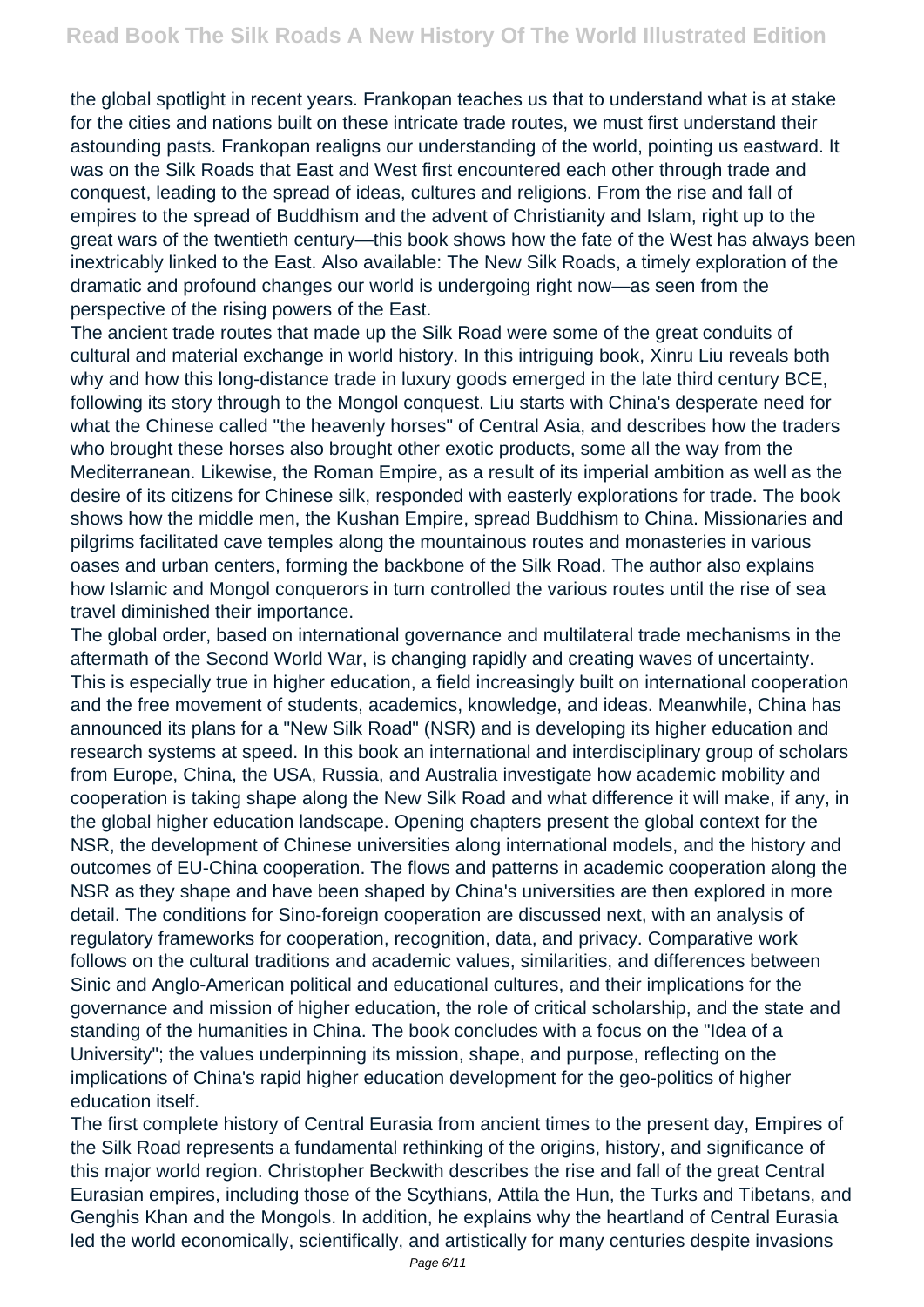by Persians, Greeks, Arabs, Chinese, and others. In retelling the story of the Old World from the perspective of Central Eurasia, Beckwith provides a new understanding of the internal and external dynamics of the Central Eurasian states and shows how their people repeatedly revolutionized Eurasian civilization. Beckwith recounts the Indo-Europeans' migration out of Central Eurasia, their mixture with local peoples, and the resulting development of the Graeco-Roman, Persian, Indian, and Chinese civilizations; he details the basis for the thriving economy of premodern Central Eurasia, the economy's disintegration following the region's partition by the Chinese and Russians in the eighteenth and nineteenth centuries, and the damaging of Central Eurasian culture by Modernism; and he discusses the significance for world history of the partial reemergence of Central Eurasian nations after the collapse of the Soviet Union. Empires of the Silk Road places Central Eurasia within a world historical framework and demonstrates why the region is central to understanding the history of civilization. Cricket has perhaps held more writers in its thrall than any other sport: many excellent books have been written about it, and many great authors have played it. The Authors Cricket Club used to play regularly against teams made up of Publishers and Actors. They last played in 1912, and include among their alumni such greats as PG Wodehouse, Arthur Conan Doyle and JM Barrie. A hundred years on from their last match, a team of modern-day authors has been assembled to continue this fine literary and sporting tradition in a nationwide tour in search of the perfect day's cricket. The Authors XI is the story of their season. Over the course of a summer they played over a dozen matches, each one carefully chosen for capturing an aspect of cricket, in some of England's most spectacular and historic grounds, against a wide range of opponents. Each player contributes a chapter about one of their fixtures, using a match report as a starting point for an essay on cricket and its appeal, both historically and today. From Matthew Parker on cricket and empire, and Kamila Shamsie on the women's game, to Tom Holland on cricket and ageing, and Thomas Penn on cricket and history, this is an engaging look at cricket's enduring appeal. Further chapters from other team members examine issues such as class, empire, and sport and the stage.

In recent decades, there has been a new surge of interest in the history and legacies of the Silk Roads both within academic and public discourses. A field of Silk Roads Studies has come into its own. Consciously mirroring the temperament of its subject, the field has moved out of the narrow niches of particular disciplines to become a truly interdisciplinary endeavor. New research findings about the historical operations of the Silk Roads and interpretations of their legacies for the modern and contemporary world have broken down geographical and temporal divides that once demarcated the Silk Roads as primarily pre-modern and Old World-centered conduits of globalization. In light of these developments, the time is ripe to begin formulating a new definition of the contour of Silk Roads Studies and laying a new foundation for further work in this field. Silk Roads: From Local Realities to Global Narratives brings together leading scholars in multiple disciplines related to Silk Roads studies. It highlights the multiplicity of networks that constituted the Silk Roads, including land and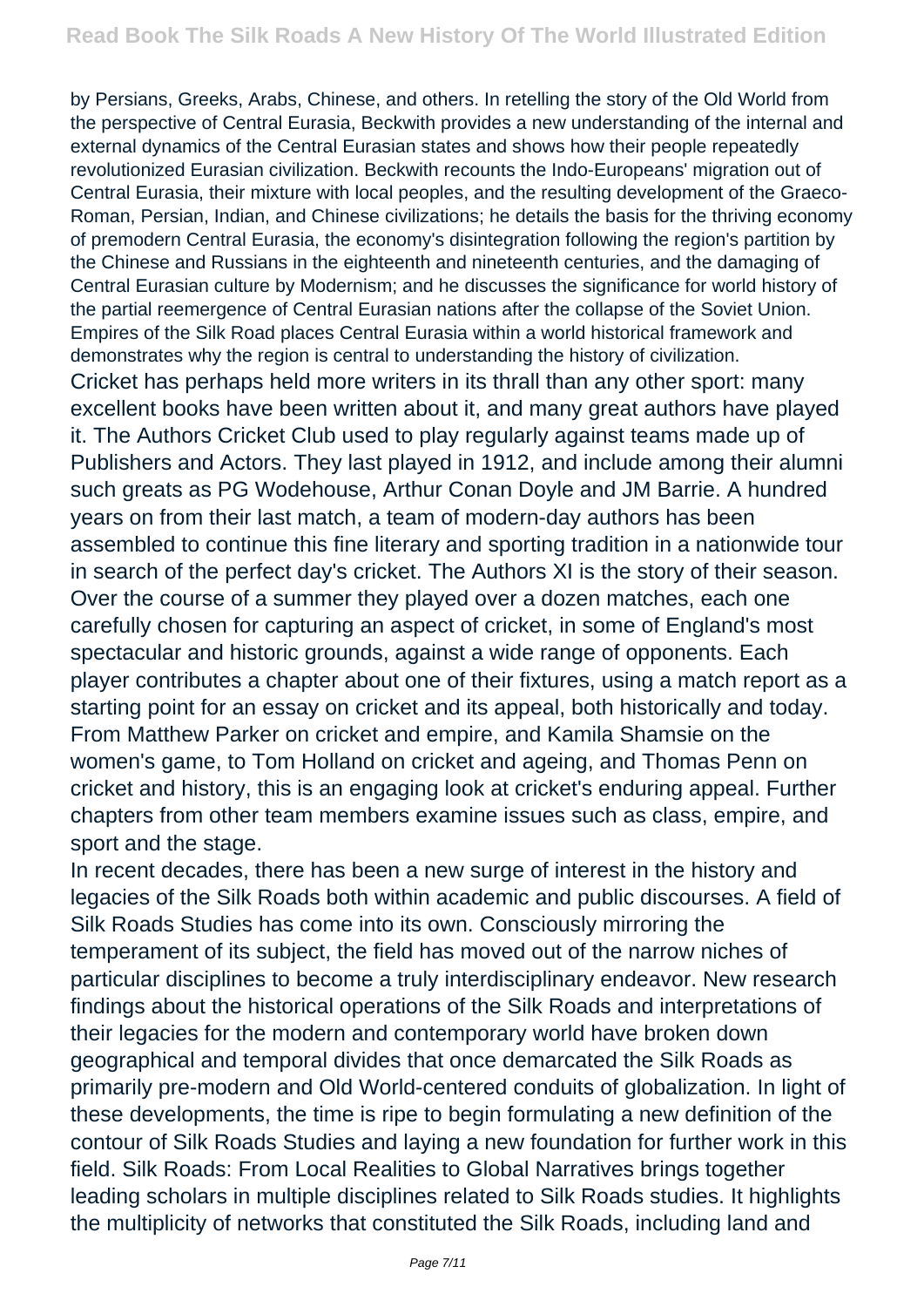maritime routes, and approaches the Silk Roads from Antiquity to China's One Belt One Road Initiative from Afro-Eurasia to the Americas. This holistic approach to understanding ancient globalization, exchanges, transformations, and movements - and their continued relevance to the present - is in line with contemporary academic trends toward interdisciplinarity. Indeed, the Silk Roads is such an expansive topic that many approaches to its study must be included to represent accurately its many facets. The volume emphasizes exchange and transformation along the Silk Roads - moments of acculturation or hybridization that contributed to novel syncretic forms. It highlights the multiplicity of networks that constituted the Silk Roads, including land and maritime routes, and approaches to the Silk Roads from Antiquity to China's One Belt One Road Initiative from Afro-Eurasia to the Americas.

From the Bronze Age through the Middle Ages, a network of trade and migration routes brought people from across Eurasia into contact. Their commerce included political, social, and artistic ideas, as well as material goods such as metals and textiles. Reconfiguring the Silk Road offers new research on the earliest trade and cultural interactions along these routes, mapping the spread and influence of Silk Road economies and social structures over time. This volume features contributions by renowned scholars uncovering new discoveries related to populations that lived in the Tarim Basin, the advanced state of textile manufacturing in the region, and the diffusion of domesticated grains across Inner Asia. Other chapters include an analysis of the dispersal of languages across the Eurasian Steppe and a detailed examination of the domestication of the horse in the region. Contextualized with a foreword by Colin Renfrew and introduction by Victor Mair, Reconfiguring the Silk Road provides a new assessment of the intercultural evolution along the steppes and beyond. Contributors: David W. Anthony, Elizabeth Wayland Barber, Dorcas R. Brown, Peter Brown, Michael D. Frachetti, Jane Hickman, Philip L. Kohl, Victor H. Mair, J. P. Mallory, Joseph G. Manning, Colin Renfrew.

From the bestselling author of The Silk Roads comes a new, timely, and visionary book about the dramatic and profound changes our world is undergoing right now--as seen from the perspective of the rising powers of the East. "All roads used to lead to Rome. Now they lead to Beijing." So argues Peter Frankopan in this revelatory new book. In the age of Brexit and Trump, the West is buffeted by the tides of isolationism and fragmentation. Yet to the East, this is a moment of optimism as a new network of relationships takes shape along the ancient trade routes. In The New Silk Roads, Peter Frankopan takes us on an eye-opening journey through the region, from China's breathtaking infrastructure investments to the flood of trade deals among Central Asian republics to the growing rapprochement between Turkey and Russia. This important book asks us to put aside our preconceptions and see the world from a new--and ultimately hopeful--perspective.

NATIONAL BESTSELLER • The extraordinary account of James Garfield's rise Page 8/11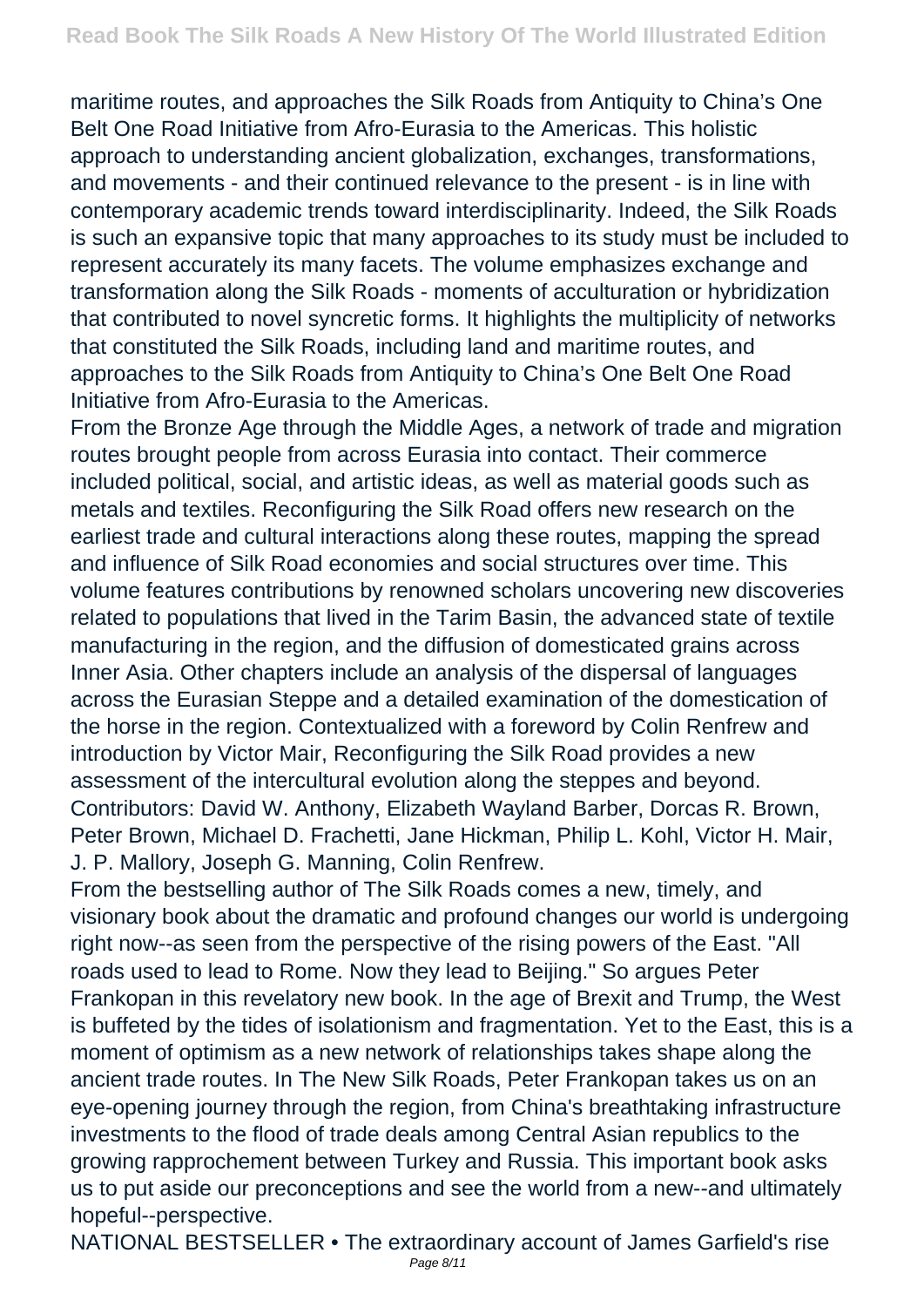from poverty to the American presidency, and the dramatic history of his assassination and legacy, from the bestselling author of The River of Doubt. James Abram Garfield was one of the most extraordinary men ever elected president. Born into abject poverty, he rose to become a wunderkind scholar, a Civil War hero, a renowned congressman, and a reluctant presidential candidate who took on the nation's corrupt political establishment. But four months after Garfield's inauguration in 1881, he was shot in the back by a deranged officeseeker named Charles Guiteau. Garfield survived the attack, but become the object of bitter, behind-the-scenes struggles for power—over his administration, over the nation's future, and, hauntingly, over his medical care. Meticulously researched, epic in scope, and pulsating with an intimate human focus and highvelocity narrative drive, The Destiny of the Republic brings alive a forgotten chapter of U.S. history.

Set your sails east with this stunningly original new history of the world. Peter Frankopan explores the connections made by people, trade, disease, war, religion, adventure, science and technology in this extraordinary book about how the east married the west with a remarkable voyage at its heart – the journey along the Silk Roads. From ancient world laws laid down by King Hammurabi and the mighty Persian empire, to terrifying huns, the rise of Europe, two world wars and politics today, The Silk Roads moves through time and history sewing together the threads from different peoples, empires and continents into a phenomenal history of the globe. With stories from each and every corner of society, Frankopan's magnificent retelling of his literary triumph The Silk Roads, sumptuously illustrated by Neil Packer, is a must-have world history. The Silk Road. We have a hazy mental image: a lone traveler carrying silk on a camel moves along a desert. Where exactly is he going and what goods is he carrying? This book offers concrete answers based on newly discovered documents preserved in the sands of the Taklamakan Desert. It isamazing what has been dug up, and how the new materials - both documents and artifacts radically challenge our understanding of the Silk Road. Historians have only recently begun to piece together and make sense of these materials, which give a far clearer picture of actual Silk Road.Placing these documentary finds at the heart of the narrative, this book also tells the story of the different explorers who found these documents, and it teases out the implications of these documents for our understanding of the Silk Road. (We learn, for example, that the Silk "Road" was notreally a road, and that no one used the term "Silk Road" in the past.) The book focuses on the seven most important Silk Road sites that have produced document and objects from the Silk Road. Six (Niya, Kucha, Turfan, Dunhuang, Khotan, and Xi'an) are located in northwest China; the seventh,Samarkand, is in modern Uzbekistan. This college edition includes a selection of excerpted primary sources in each chapter. The range is enormous: memoirs of medieval Chinese monks and modern explorers, letters written by women, descriptions of towns, language-learning materials for traveling monks, and contracts, among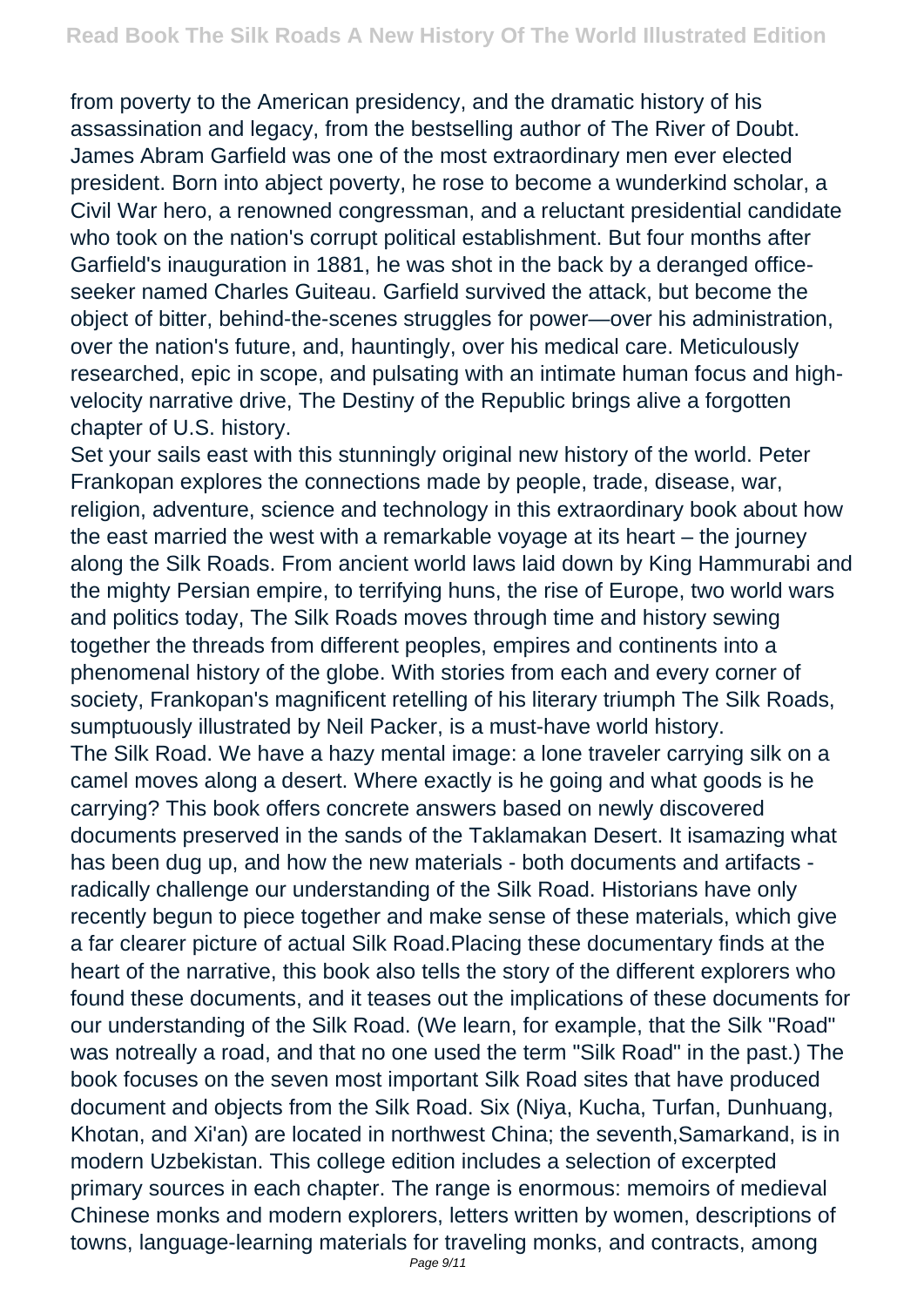others.Instructors can select the documents they find most interesting to discuss in class; students can use these materials write papers. Many of these are difficult to find, and the author has checked all the translations to enhance their readability.The college edition also includes a new final chapter that examines the Silk Road during the period of Mongol rule (to c. 1400 CE).

Draws on contemporary sources and first-hand accounts to reconstruct the history of the route through the personal experiences of these characters. According to tradition, the First Crusade began at Pope Urban II's instigation and culminated in July 1099, when western European knights liberated Jerusalem. But what if the First Crusade's real catalyst lay far to the east of Rome? Countering nearly a millennium of scholarship, Peter Frankopan reveals the First Crusade's untold history.

Take an intrepid journey through the history of the Silk Roads with this brilliant reference book. Traversing snowy mountain passes, vast, forbidding deserts and stormy seas, these ancient trade routes were about much more than the movement of goods, they paved the way for an unprecedented period of cultural exchange, diplomacy and conflict creating a legacy that continues to affect global geopolitics in the 21st century. Forged over millennia through a desire for enterprise, the Silk Roads have had an profound influence on Eurasia and beyond, connecting cultures, languages, customs and religions. And with China now working to reopen this ancient trade network, the time is right to shine a new light on its history and impact. This edition has been updated with an expanded chapter on China's efforts to reopen this ancient trade network through the Belt and Road Initiative and the many impacts it has had along the way, from its ambitious infrastructure projects to new cities emerging along its route to the growth of a digital silk road, Geordie Torr examines the profound impacts of the revival of the world's greatest trading route. With helpful timelines and useful information boxes, The Silk Roads gives you everything you need to master the history of this world-changing region. Shadow of the Silk Road records a journey along the greatest land route on earth. Out of the heart of China into the mountains of Central Asia, across northern Afghanistan and the plains of Iran and into Kurdish Turkey, Colin Thubron covers some seven thousand miles in eight months. Making his way by local bus, truck, car, donkey cart and camel, he travels from the tomb of the Yellow Emperor, the mythic progenitor of the Chinese people, to the ancient port of Antioch—in perhaps the most difficult and ambitious journey he has undertaken in forty years of travel. The Silk Road is a huge network of arteries splitting and converging across the breadth of Asia. To travel it is to trace the passage not only of trade and armies but also of ideas, religions and inventions. But alongside this rich and astonishing past, Shadow of the Silk Road is also about Asia today: a continent of upheaval. One of the trademarks of Colin Thubron's travel writing is the beauty of his prose; another is his gift for talking to people and getting them to talk to him. Shadow of the Silk Road encounters Islamic countries in many forms. It is about changes in China, transformed since the Cultural Revolution. It is about false nationalisms and the world's discontented margins, where the true boundaries are not political borders but the frontiers of tribe, ethnicity, language and religion. It is a magnificent and important account of an ancient world in modern ferment.

The rise of the Arab world and China are part of the same story, once trading partners via the Silk Road. This is a fully revised and updated account of how China is spurring growth in the Arab world, taking into account new developments that have taken place since the first edition. This book brings to life the world of caravan trade--constituting not only merchants, but also pilgrims, pastoralists, and mercenaries; flows not only of goods, credit and money, but also of ideas, secret intelligence and fighting power. Contrary to the view that the ages of sail and steam rendered obsolete these more 'archaic' forms of overland connectivity, Jagjeet Lally demonstrates how the annual transhumance between North India and the Central Asian